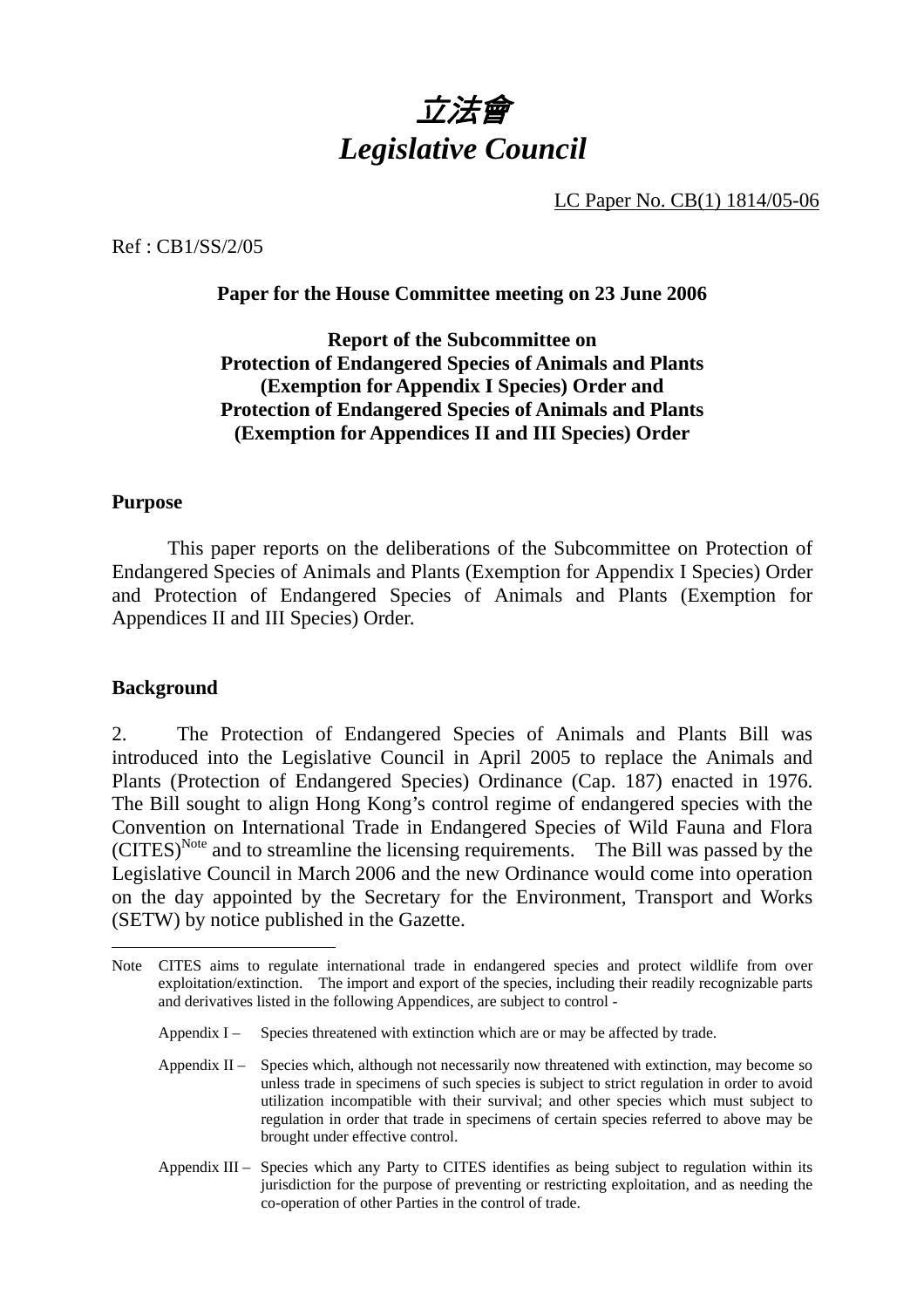## **Orders**

3. The current control regime of endangered species in Hong Kong as laid out in Cap. 187 requires a licence to be issued by the Director of Agriculture, Fisheries and Conservation (DAFC) for the import, export, re-export or possession of all scheduled species unless exempted. The Animals and Plants (Protection of Endangered Species) (Exemption) Order made under section 18 of Cap. 187 exempts certain scheduled species from licensing requirements. Such exemptions are part and parcel of the control mechanism set out in CITES articles, resolutions, decisions or notifications.

4. Under section 47 of the new Ordinance, the Chief Executive in Council may make an order to exempt certain Appendix I endangered species from licensing requirements while SETW may make an order to exempt certain Appendices II and III species from licensing requirements. The Appendix I Order and the Appendices II and III Order are required to replace the existing Animals and Plants (Protection of Endangered Species) (Exemption) Order.

- 5. Both Orders contain provisions for exemption in respect of
	- (a) specimens for co-operative conservation programmes;
	- (b) specimens for scientific or educational study or for display in a museum or herbarium; and
	- (c) specimens that form part of a person's personal or household effects.

Appendix II Order also provides for exemption in the export of an artificially propagated plant species which is accompanied with a phytosanitary certificate.

## **The Subcommittee and its deliberations**

6. At the House Committee meeting on 2 June 2006, Members agreed to form a Subcommittee to study the Orders. Mr SIN Chung-kai was elected as Chairman of the Subcommittee. The membership list of the Subcommittee is in **Appendix I**. The Subcommittee has held one meeting.

7. The Subcommittee supports the policy intent of the Orders in general because CITES is applicable to Hong Kong and thus Hong Kong has the obligation to comply with the international control regime on endangered species. Members however note with concern the lack of publicity on the control regime, and consider it necessary that more efforts should be made to promote public awareness of the Orders. For instance, a person may not be aware of the specified limit on the quantity of scheduled species which they are allowed to bring into Hong Kong. According to the Administration, the Government has been organizing various educational and publicity activities, including Announcements of Public Interest, exhibitions, school talks and radio play etc, to strengthen the public's understanding about protection of endangered species and the requirements under Cap. 187. As for the publicity on the requirements under the new Ordinance, the Administration has held some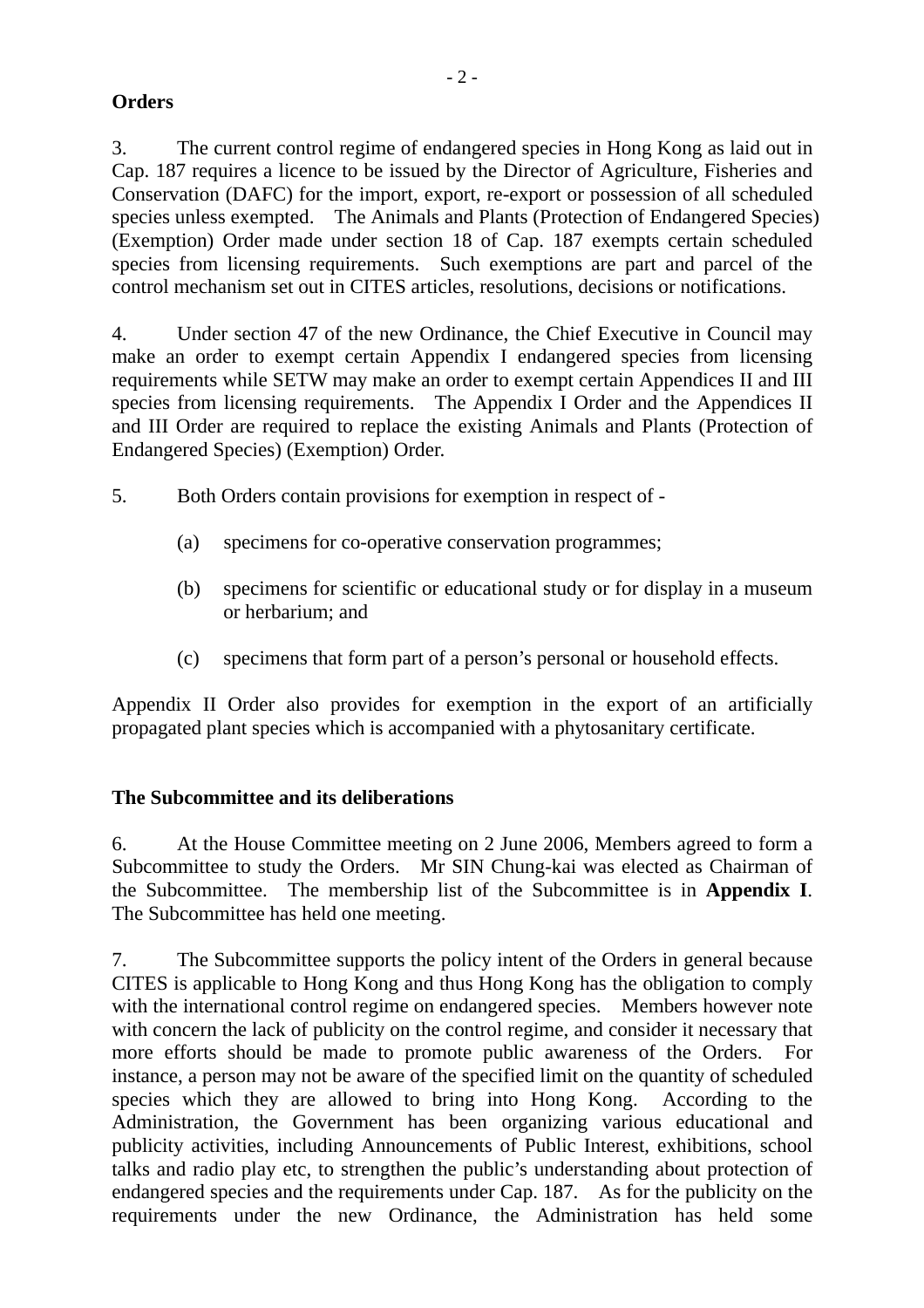50 consultations with the trades and other interested parties since 2003 and sent three information letters to 18 000 traders and other relevant persons. More publicity and education programmes will be launched to promote public awareness on the protection of endangered species before the commencement of the new Ordinance. These will include advertisements at public transport systems, information letters to traders, exhibitions, newspaper and magazine articles. Notices and posters will be put up at the airport and other control points. The Administration will also discuss with airline companies to identify ways, such as distribution of promotional leaflets, to disseminate information on the control of endangered species to their passengers.

8. In the course of examination of the Orders, members have raised questions on the scope of exemptions in respect of import, export, re-export and possession of scheduled species.

Exemption in respect of import of specimens for co-operative conservation programme

9. The Orders provide that a person who imports a specimen of an Appendix I or II species shall be exempt from licensing requirements if he can, upon the landing of the specimen in Hong Kong, prove to the satisfaction of an authorized officer that the specimen is a programme specimen which is arranged to be loaned, donated or exchanged for non-commercial purposes between participants in a co-operative conservation programme.

10. Members have enquired about the evidence which a person or an organization has to produce to prove that the specimen is a programme specimen, and whether prior notification is required before the programme specimen is imported in Hong Kong. The Administration's explanation is that in order to be eligible for the exemption, the person or the organization concerned has to produce a Convention export permit issued by the relevant authority of the place from which the programme specimen is brought into Hong Kong. Upon arrival of the programme specimen in Hong Kong, the Customs and Excise Department will notify the Agriculture, Fisheries and Conservation Department which will take up the case to ensure compliance with the control regime on endangered species in Hong Kong.

Exemption in respect of possession or control of specimens for scientific or educational study or for display in museum or herbarium

11. The Orders provide that a person who has in his possession or under his control a specimen (other than a live Appendix I animal) shall be exempt from licensing requirements if he proves to the satisfaction of the Director that the specimen is possessed or controlled for the purpose of scientific or educational study or for display in any museum or herbarium.

12. Members have enquired if the proposed exemption is also applicable to private museums or herbaria and if so, what will be done to prevent possible abuse of the exemption. The Administration's explanation is that at present, there is no statutory definition for museum or herbarium, the terms will be interpreted in accordance with their ordinary dictionary meanings. However, when enforcing the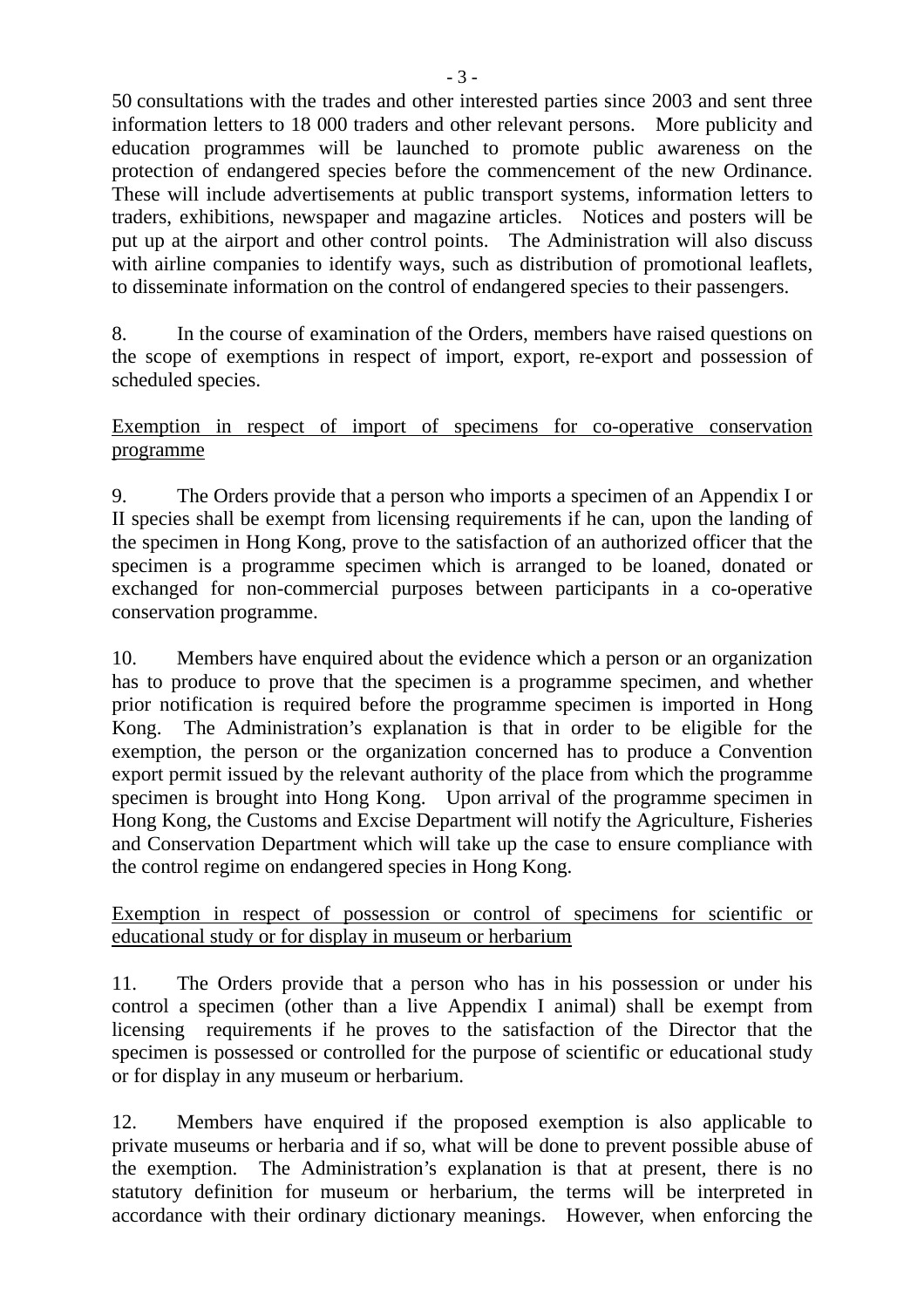relevant provisions in the Orders, the Director will make reference to the relevant international standards on museum and herbarium, such as the collection and maintenance of the specimens and the provision of access to the public etc.

## Exemption in respect of import etc of personal or household effects

13. The Orders provide in general that, a person who imports, exports or re-exports a specimen (other than a live animal) shall be exempt from licensing requirements if the specimen is part of the personal or household effects of the person, and the specimen was legally acquired by the person. However, the exemption does not apply where the person acquired the Appendix I or II specimen outside his usual place of residence and the specimen is being -

- (a) taken into Hong Kong;
- (b) taken out of Hong Kong to the person's usual place of residence; or
- (c) taken out of Hong Kong with the intention of it being taken to the person's usual place of residence.

14. Given that a person may have more than one place of residence, members have enquired about the criteria in determining the phrase "usual place of residence". According to the Administration, the phrase will be interpreted in accordance with its ordinary dictionary meaning to allow for greater flexibility.

### **Amendments**

15. No amendments to the Orders are required except that a minor textual amendment to the Chinese version will be made under a Rectification of Error Order.

## **Conclusion**

16. The Subcommittee considers that all aspects of the two proposed Orders have been fully deliberated. It would be for individual Members to decide whether or not to support the Orders.

### **Advice sought**

17. Members are invited to note the deliberations of the Subcommittee.

Prepared by Council Business Division 1 Legislative Council Secretariat 22 June 2006